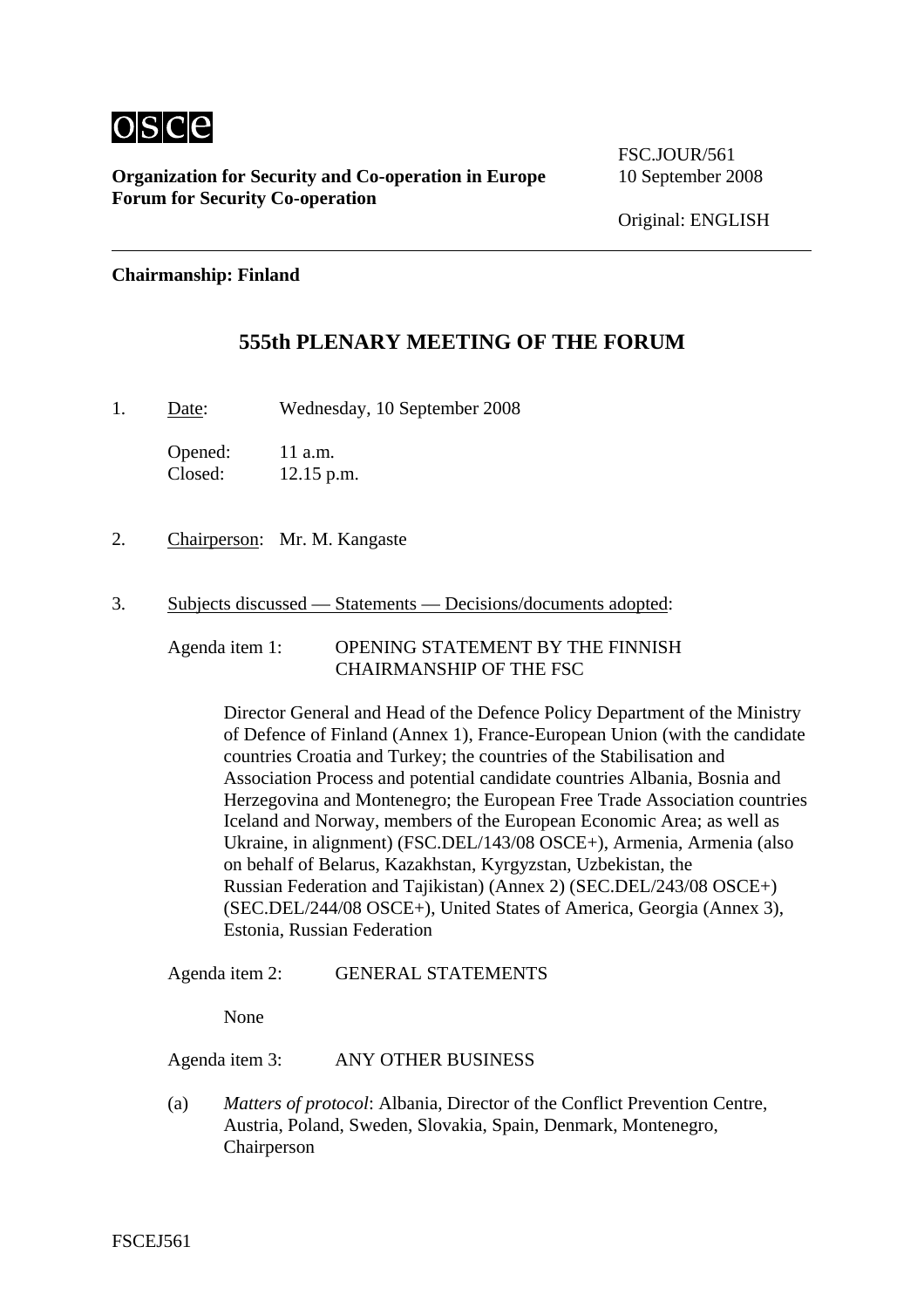- (b) *Briefing by the Conflict Prevention Centre for new members of delegations, to be held on 18 September 2008*: Conflict Prevention Centre
- (c) *Monthly report for August of the CPC on major implementation activities*: Conflict Prevention Centre
- (d) *Handbook of best practices on conventional ammunition*: Conflict Prevention Centre, Chairperson
- (e) *Appointment of the new chairperson of the OSCE Communications Group*: Conflict Prevention Centre
- (f) *Organizational matters*: Chairperson

### 4. Next meeting:

Wednesday, 17 September 2008, at 10 a.m., in the Neuer Saal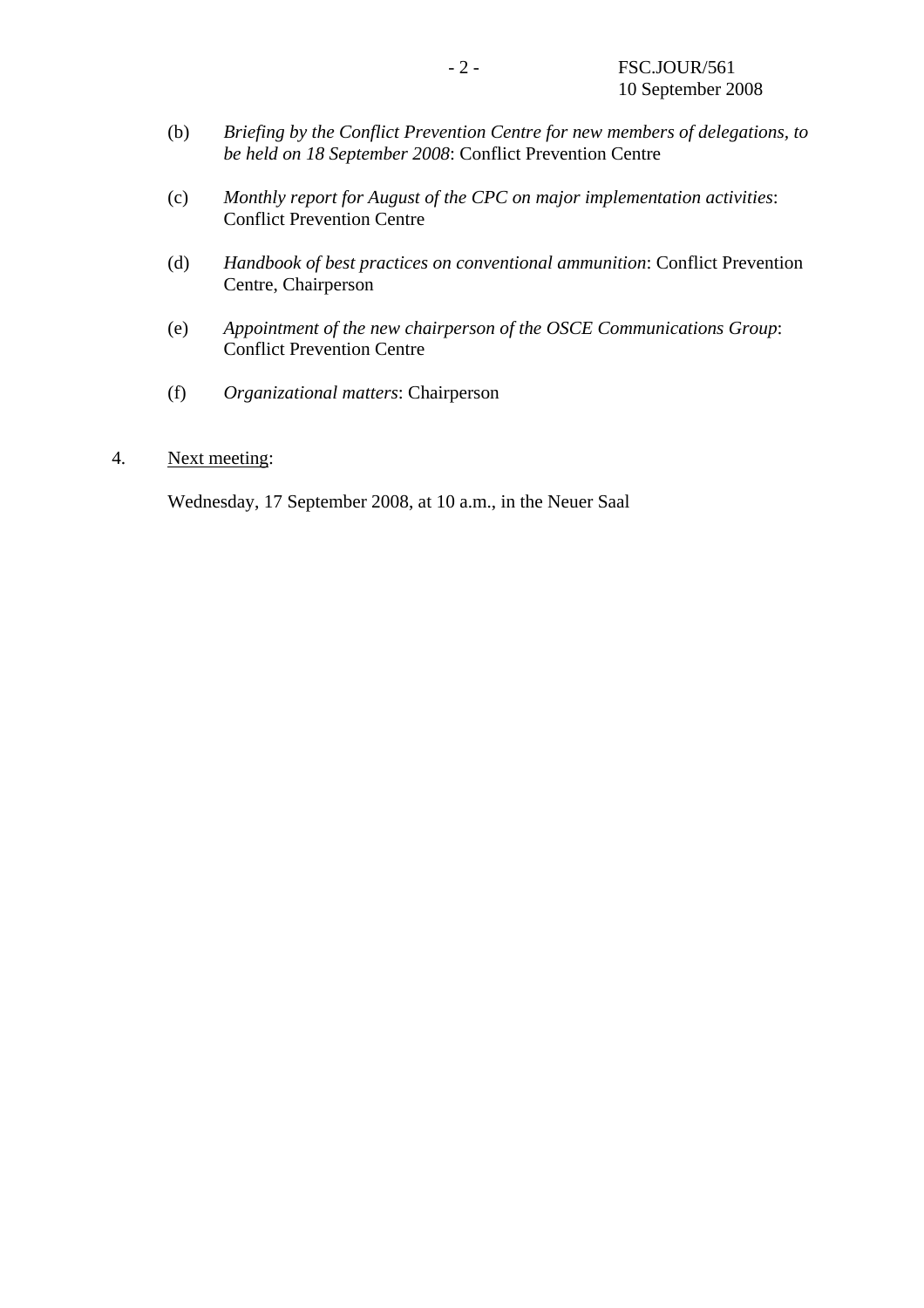

**Organization for Security and Co-operation in Europe** 10 September 2008 **Forum for Security Co-operation** Annex 1

FSC.JOUR/561

Original: ENGLISH

**555th Plenary Meeting**  FSC Journal No. 561, Agenda item 1

## **STATEMENT BY THE DELEGATION OF FINLAND**

Excellencies, Ladies and gentlemen,

 It is a great pleasure and honour for me to address you today as Finland assumes the Chairmanship of the Forum for Security Co-operation for the third session of 2008.

 At the outset, I wish to congratulate Estonia on having conducted a very successful Chairmanship and look forward to our continued co-operation in the Troika. I also wish to express our gratitude to the outgoing Troika member, Spain, and welcome the incoming member, France.

 The politico-military situation in the OSCE area has changed dramatically since the hostilities broke out in South Ossetia, Georgia, in August. As holder of the OSCE Chairmanship, Finland has done its utmost to defuse tensions, negotiate a ceasefire, and promote conflict settlement. After fighting escalated on 8 August, the Chairman-in-Office Foreign Minister Mr. Alexander Stubb travelled to Tbilisi and Moscow with the aim of negotiating an immediate ceasefire and paving the way for humanitarian action.

 Here in Vienna, special Permanent Council meetings have been convened frequently to discuss the situation in Georgia and to brief the participating States about the activities of the OSCE Chairmanship.

 On 19 August, after intense negotiations, the OSCE Permanent Council decided to increase the number of Military Monitoring Officers in Georgia by up to 100. It was decided that 20 additional officers would be deployed immediately to monitor the ceasefire. The Chairmanship is currently consulting on the modalities for the remaining 80 additional monitors and hopes to reach an agreement soon.

 In its national capacity, Finland will participate actively in the monitoring operation. We are prepared to send up to ten Military Monitoring Officers, the first two of whom are already in the area.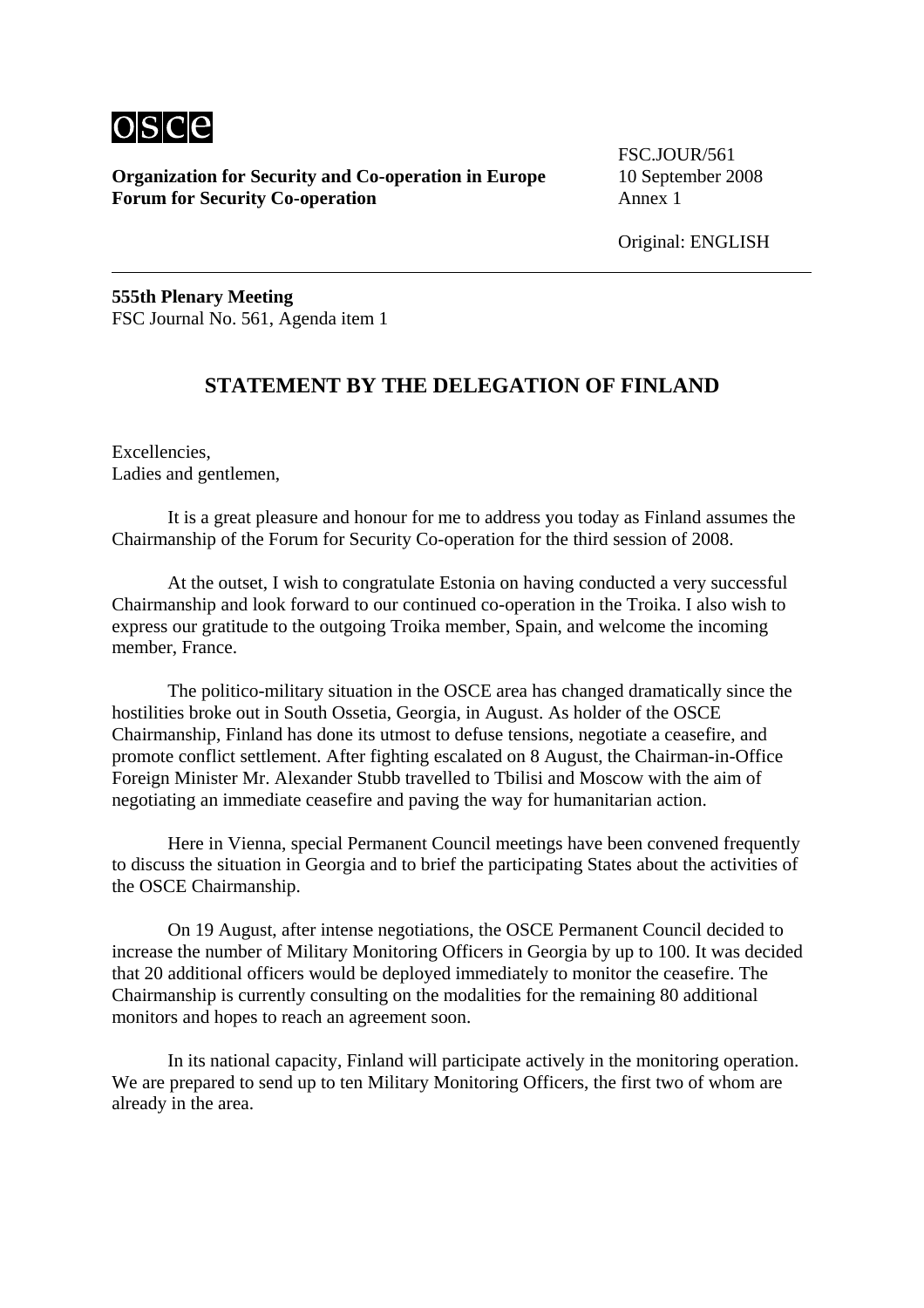The efforts of the OSCE Chairman-in-Office are now focused on how the OSCE together with other international actors — can help to strengthen the ceasefire and launch international negotiations aimed at a peaceful settlement.

 The crisis in Georgia is also a challenge for the arms control and confidence-building regimes upheld by the OSCE and the FSC. Our focus should now be firmly on how to ensure the effective implementation of these regimes in the new situation.

Ladies and gentlemen,

 Our main priorities for the OSCE politico-military dimension have already been outlined in the programme of the Finnish OSCE Chairmanship of January 2008. I believe that they have lost none of their validity in the present security situation.

 Finland will strive to deepen the Forum's security dialogue, the recent revitalization of which we welcome heartily. The FSC is uniquely placed to debate all European security issues: its mandate should be utilized to the full.

 Finland seeks to intensify the implementation of existing politico-military agreements and calls on all participating States to fulfil their commitments at all times. The Vienna Document 1999, the Code of Conduct on Politico-Military Aspects of Security, and the Documents on Small Arms and Light Weapons (SALW) and on Stockpiles of Conventional Ammunition (SCA) remain the basic normative documents of our Forum.

 We will work to intensify OSCE activities in the area of SALW and surplus ammunition. Co-ordination and co-operation between organizations is of crucial importance if we want to address the problem of illicit small arms effectively and improve human security.

 Making headway on SALW issues at global level takes time, as was demonstrated by the recent Third Biennial Meeting of States (BMS) on the UN Programme of Action. The OSCE has been at the vanguard of the global fight against the scourge of small arms, and we should seek to maintain our position. We have invited representatives of relevant think-tanks to give their views on how the OSCE could bring added value. We hope this will facilitate discussions in the FSC aiming at a Ministerial tasking to continue the work related to SALW and SCA issues. In this context we might want to subject our SALW-related work to a comprehensive review.

 Finland will also focus FSC attention on human rights in the armed forces. This cross-dimensional issue will be a theme of a joint FSC-PC meeting, scheduled for 29 October.

 As Chair of the FSC we are also ready to pursue new proposals related to politico-military commitments, provided that these are widely supported by the participating States.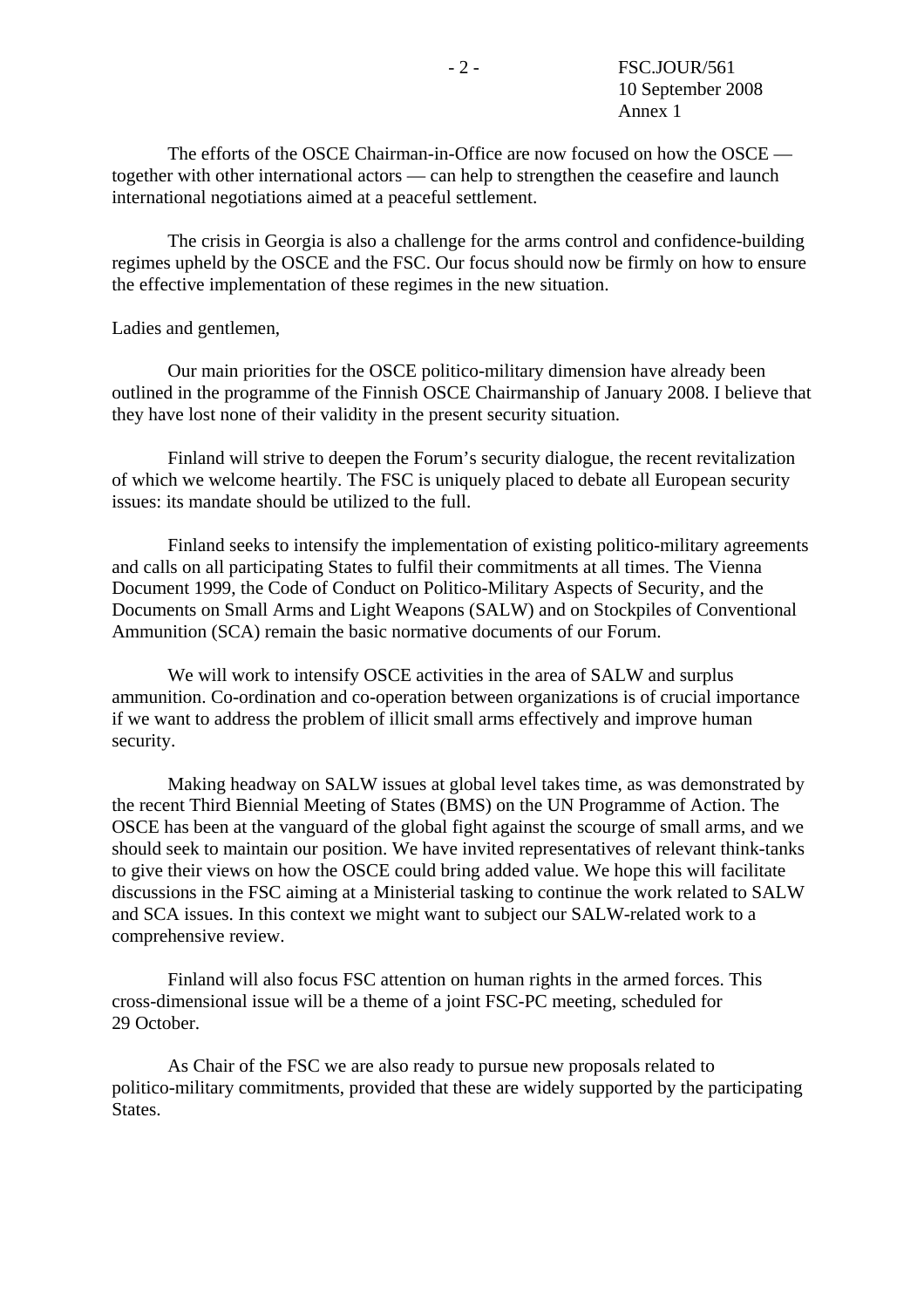Ladies and gentlemen,

We have circulated an indicative schedule for meetings under our Chairmanship (FSC.INF/11/08 22 July). Our intention is to give the delegations and the Forum the opportunity to concentrate on preparations for the Helsinki Ministerial Meeting in November.

 We also propose to continue the general practice of inviting our Partners for Co-operation to attend not only our plenary meetings but also the Working Groups, as observers.

Ladies and gentlemen,

 It is the task of the Finnish Delegation to lead the preparations for the Helsinki Ministerial Council with the particular aim of preparing a significant FSC contribution. As Chair, Finland will act in a proactive and transparent manner, and engage in close interaction with all participating States. We count on your co-operation in our common endeavour. Our delegation in Vienna is looking forward to working with you closely.

 Finally, I would like to remind everyone that in accordance with the Vienna Document, Finland will organize a visit to an airbase and military facility from 23 to 26 September 2008. So you will have a unique opportunity to visit Northern Finland before the Ministerial Council in Helsinki!

I thank you, Mr. Chairperson.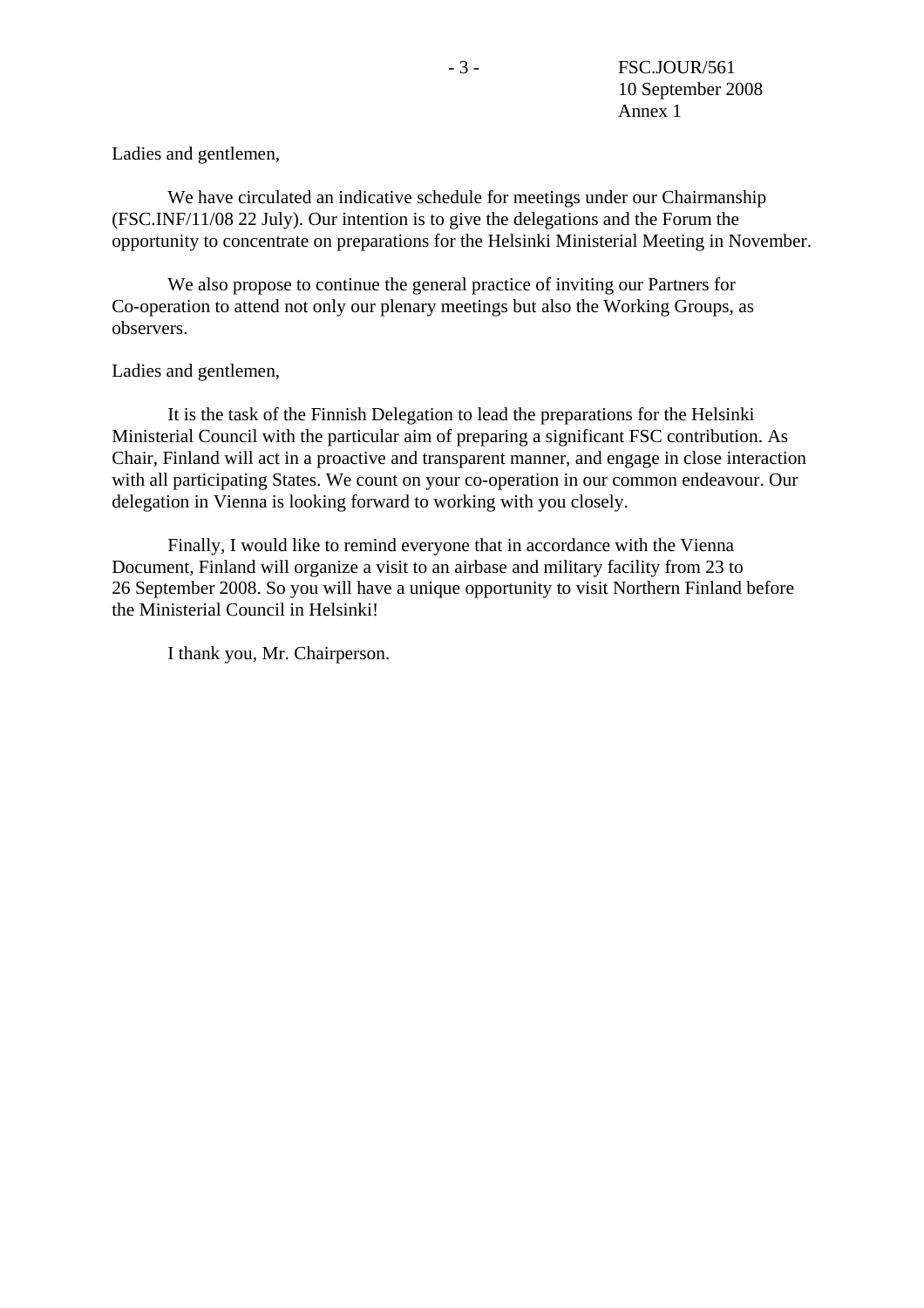

**Organization for Security and Co-operation in Europe** 10 September 2008 **Forum for Security Co-operation** Annex 2

FSC.JOUR/561

 ENGLISH Original: RUSSIAN

**555th Plenary Meeting**  FSC Journal No. 561, Agenda item 1

# **STATEMENT BY THE DELEGATION OF ARMENIA (ALSO ON BEHALF OF BELARUS, KAZAKHSTAN, KYRGYZSTAN, UZBEKISTAN, THE RUSSIAN FEDERATION AND TAJIKISTAN)**

 Attaching as they do particular importance to the comprehensive strengthening of the politico-military dimension of security in the OSCE area, the member States of the Collective Security Treaty Organization (CSTO) believe it necessary to ensure that the Forum make a solid contribution to the preparations for and holding of the OSCE Ministerial Council meeting in Helsinki, among other ways by presenting three detailed and comprehensive reports — on arms control and confidence- and security-building measures (CSBMs), on the Code of Conduct on Politico-Military Aspects of Security, and on small arms and light weapons (SALW) and stockpiles of conventional ammunition, as provided for in Decision No. 3/07 of the Madrid Ministerial Council meeting on issues relevant to the Forum for Security Co-Operation.

 The CSTO member States are pleased to note that recently the Forum's work has shown signs of something of a revival. In particular, the agenda has become more balanced, greater emphasis has been placed on the security dialogue, and there have been more intensive discussions on the question of developing new confidence- and security-building measures. The Forum has begun to pay considerable attention to improving the implementation of existing CSBMs, and a number of specific decisions have been adopted to that end.

 Building on this positive trend, it is essential to strengthen the Forum's contribution to the improvement and development of the pan-European regime of confidence- and security-building measures. In that context, the CSTO member States are convinced of the need to step up efforts to agree on a Forum decision regarding the exchange of information on multinational rapid-reaction forces.

 It is difficult to find a logical explanation for the fact that naval forces still remain outside the framework of the current CSBM regime. It would be in the interests of strengthening pan-European security to develop CSBMs in the naval area as soon as possible. Proposals along these lines were circulated by the delegation of the Russian Federation to the OSCE on 2 July of this year.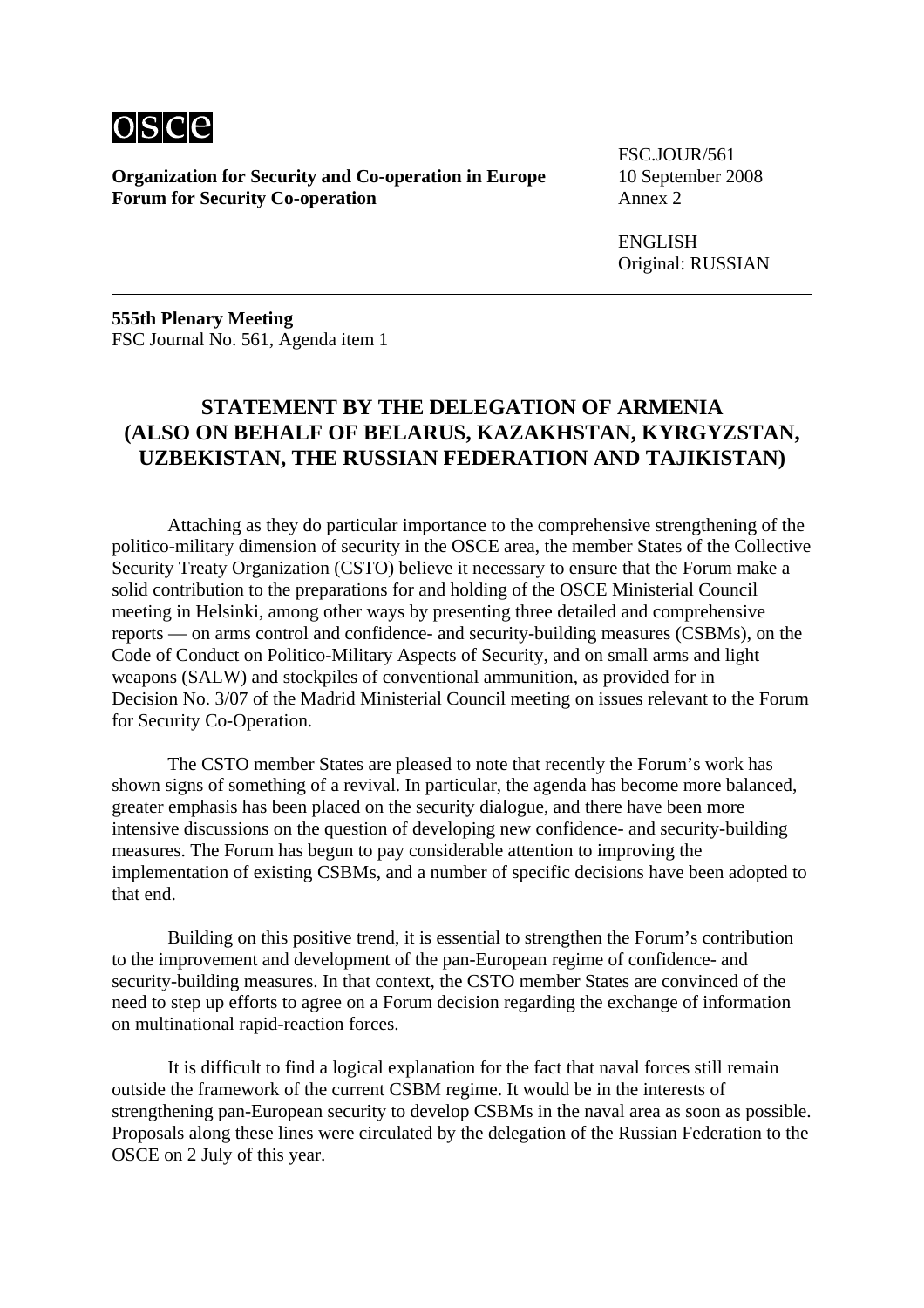The CSTO member States believe that it is also time to deal with the question of making prior notifications on major military activities a politically binding obligation.

 It is important to ensure the effective implementation of the OSCE Document on Small Arms and Light Weapons and of the OSCE Document on Stockpiles of Conventional Ammunition. The activities of OSCE participating States in assisting one another in the disposal of surplus SALW and conventional ammunition, including the rocket fuel component "melange", along with co-operation in managing stockpiles of SALW and conventional ammunition and in introducing better security arrangements for their storage deserve to be supported and further developed.

 In the light of the positive experience gained from the holding of the special FSC meeting on existing and future arms control and confidence- and security-building measures in October 2007, the CSTO member States believe it would be useful to hold a similar event in the spring of 2009.

 We believe it necessary to prepare for adoption at the Ministerial Council meeting in Helsinki the draft of a new Ministerial decision on the work of the Forum in accordance with its mandate.

 The CSTO member States are ready to co-operate closely with the other OSCE participating States to resolve these issues.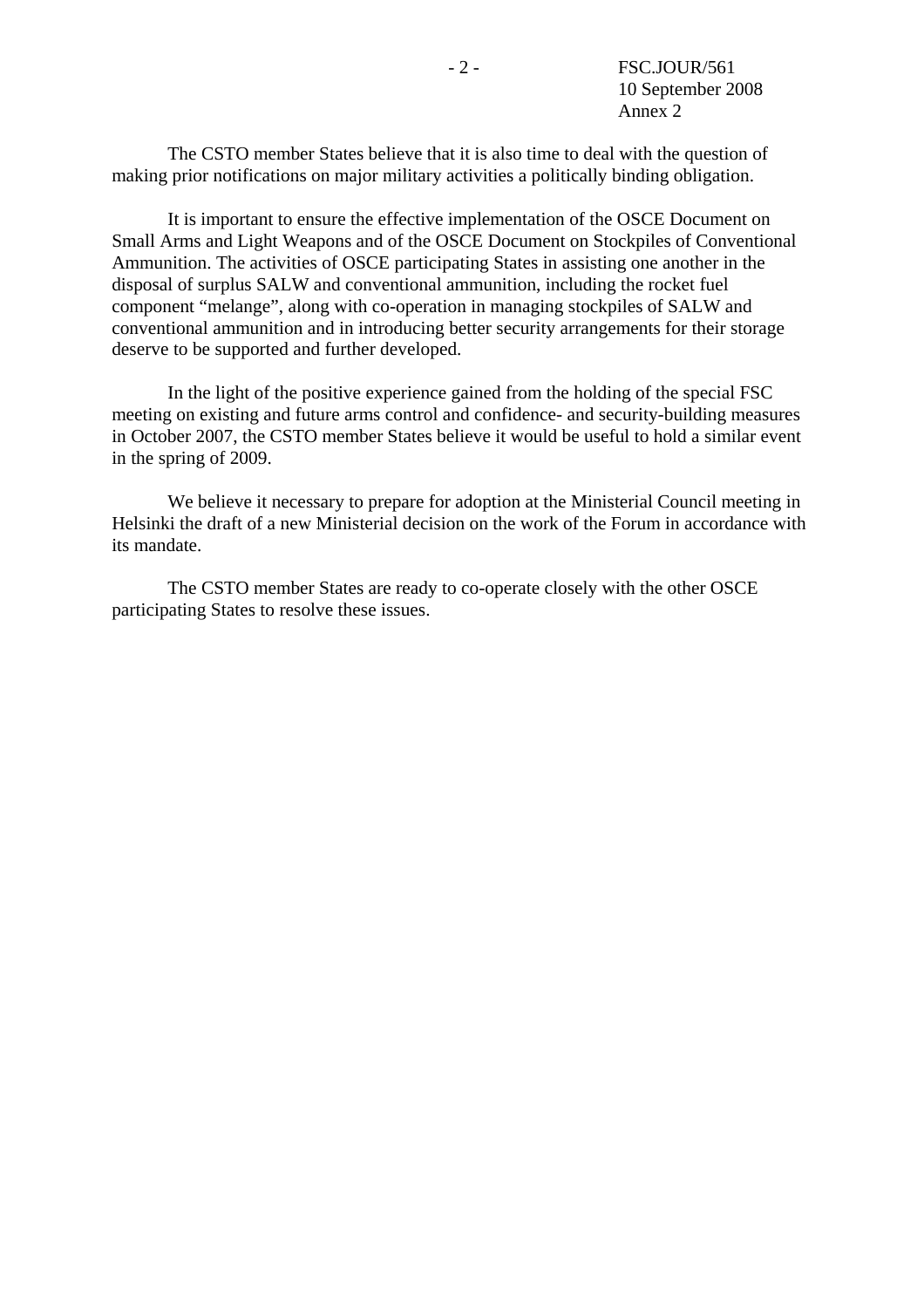

**Organization for Security and Co-operation in Europe** 10 September 2008 **Forum for Security Co-operation** Annex 3

FSC.JOUR/561

Original: ENGLISH

**555th Plenary Meeting**  FSC Journal No. 561, Agenda item 1

## **STATEMENT BY THE DELEGATION OF GEORGIA**

Mr. Chairperson,

 On behalf of the Georgian delegation I would like to extend a very warm welcome to Finland as incoming chair of the FSC and to France as the new member of the FSC Troika. I would like to express my sincere gratitude to Spain as the outgoing Troika member for their good collaboration and expertise. I would like to express particular appreciation for the work done by the previous Chairmanship, Estonia, which gave effective leadership and input during its term in office. Here I should also thank the Conflict Prevention Centre for their work throughout the year.

### Mr. Chairperson,

 This year is of special importance to your delegation, since in addition to chairing the Organization as a whole, you have the honour of chairing the FSC for the last third of the year, which is definitely not an easy task given the dramatic change in the politico-military situation in the OSCE area. I will come back to this issue in just a moment.

 As far as your future plans are concerned, I fully agree with you that the priorities outlined in the programme of the Finnish OSCE Chairmanship of January 2008 have lost none of their validity in the present security situation. We fully share the views expressed in your statement regarding the priorities of the Forum for the rest of the year. Therefore I should like to assure you and the other members of the FSC Troika, and all other delegations, of our co-operation in pursuing the objectives proposed in your programme and in your statement today, particularly in view of the upcoming Ministerial Council in Helsinki.

## Now, Mr. Chairperson,

 I would like to touch upon the situation in my country. As you mentioned, the crisis in Georgia, more particularly its occupation, has been and will be thoroughly discussed by the Permanent Council. However, we feel obliged to provide the FSC community with further information on the developments in this conflict, as my delegation maintains its firm intention of improving the synergy between the Permanent Council and the Forum.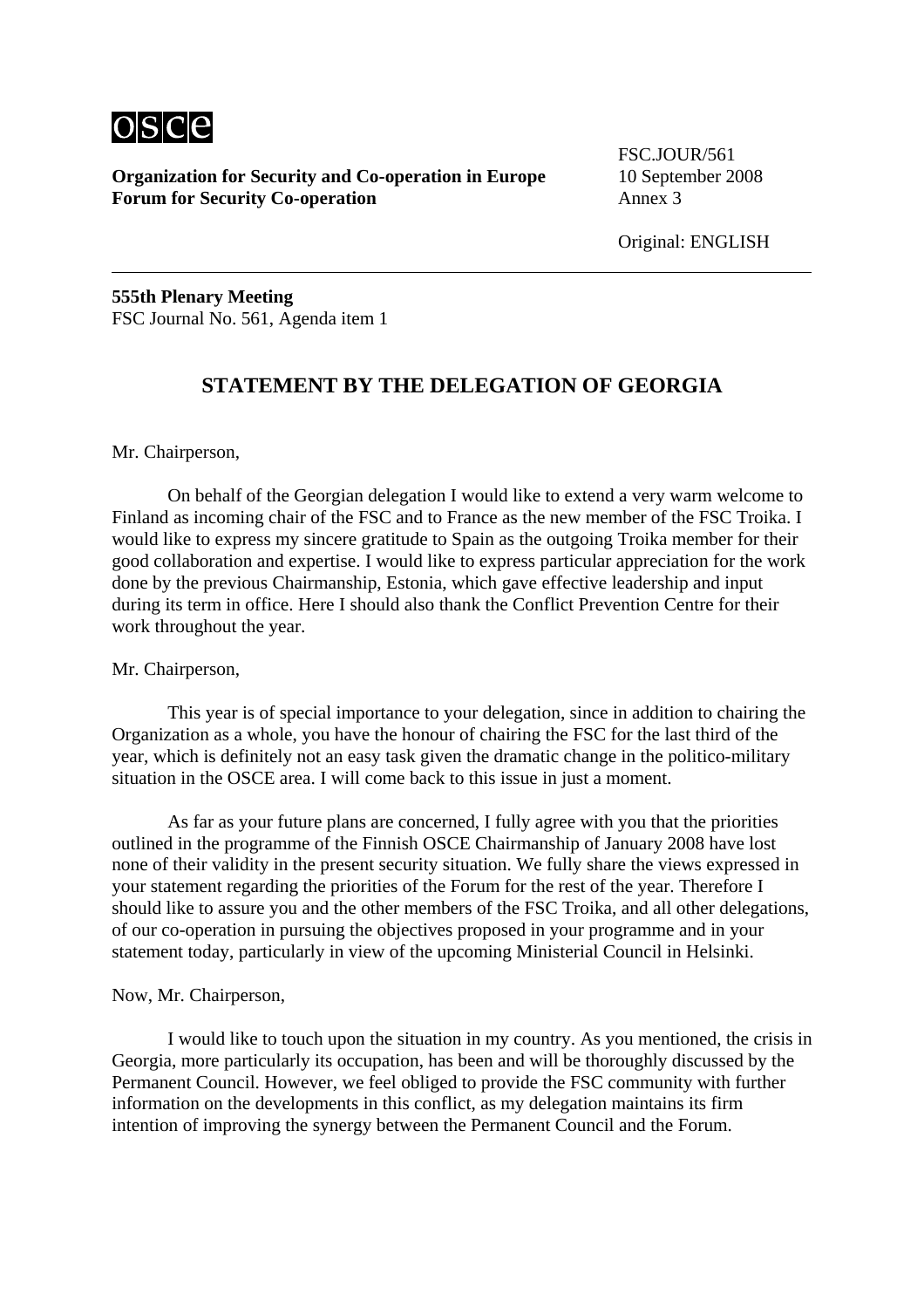Given that this is the first meeting of the Forum in the autumn session, I will restrict myself to giving you only brief information on the current situation in my country. In order to save time, we decided to distribute detailed information regarding this conflict to all the FSC delegations. However, we reserve the right to discuss this issue in the near future in the framework of the security dialogue.

 The situation after the recent aggression on the part of the Russian Federation and its subsequent occupation of sovereign territories of Georgia is still quite grave. Not only military but also civilian and economic infrastructure has been seriously damaged by the Russian invasion. Russian troops are still deployed in Georgia without any legal ground. The presence the Russian Federation is establishing in the Tskhinvali Region/South Ossetia, Georgia and Abkhazia, Georgia, is military and not peacekeeping in character. The ethnic cleansing that has taken place in the last days is still continuing, with Georgian villages being burnt and Georgians being expelled from their places of residence in and outside the Tskhinvali region.

 Furthermore, allow me to draw your attention to the fact of the indiscriminate use of different types of heavy conventional weapons against civilians and non-military targets in Georgia. First of all, the Georgian side possesses evidence proving that Russian forces of occupation have made extensive use of the following types of weaponry: the missile system 9M72 "Iskander" (SS-26 Stone), the short-range tactical ballistic missiles "Tochka-U" (SS-21 Scarab), the multiple-launch rocket systems "Grad" and "Uragan", and various kinds of cluster munitions, incendiary weapons and the like.

 On top of this, as you all know, President Medvedev has unilaterally recognized the independence of the Georgian regions of Abkhazia and South Ossetia, thus not only legitimizing previous and ongoing acts of ethnic cleansing condemned by the OSCE summits in Budapest, Lisbon and Istanbul, but also destroying the very foundations of international law. These acts on the part of the Russian Federation represent serious blows to the 1975 Helsinki Final Act and to the UN Charter.

 Following the aforesaid decision, the Government of Georgia decided to cease the so-called "peacekeeping operations" in Abkhazia and the former autonomous province of South Ossetia, and to immediately terminate any grounds for the presence of the armed forces of the Russian Federation on the territory of Georgia.

 At the same time, the Parliament of Georgia has made a decision to declare the Autonomous Republic of Abkhazia and the former Autonomous Region of South Ossetia to be territories occupied by the Russian Federation and to declare the Russian armed forces currently deployed on the territory of Georgia, including the so-called peacekeeping force, to be occupying military units. We have also cut off diplomatic relations with the Russian Federation, leaving only a consulate operating in Moscow.

 We did not want to take these steps, but the full-scale aggression on the part of the Russian Federation and its cascade of unfriendly acts culminating in the recognition of independence of Georgian territories have left us no choice.